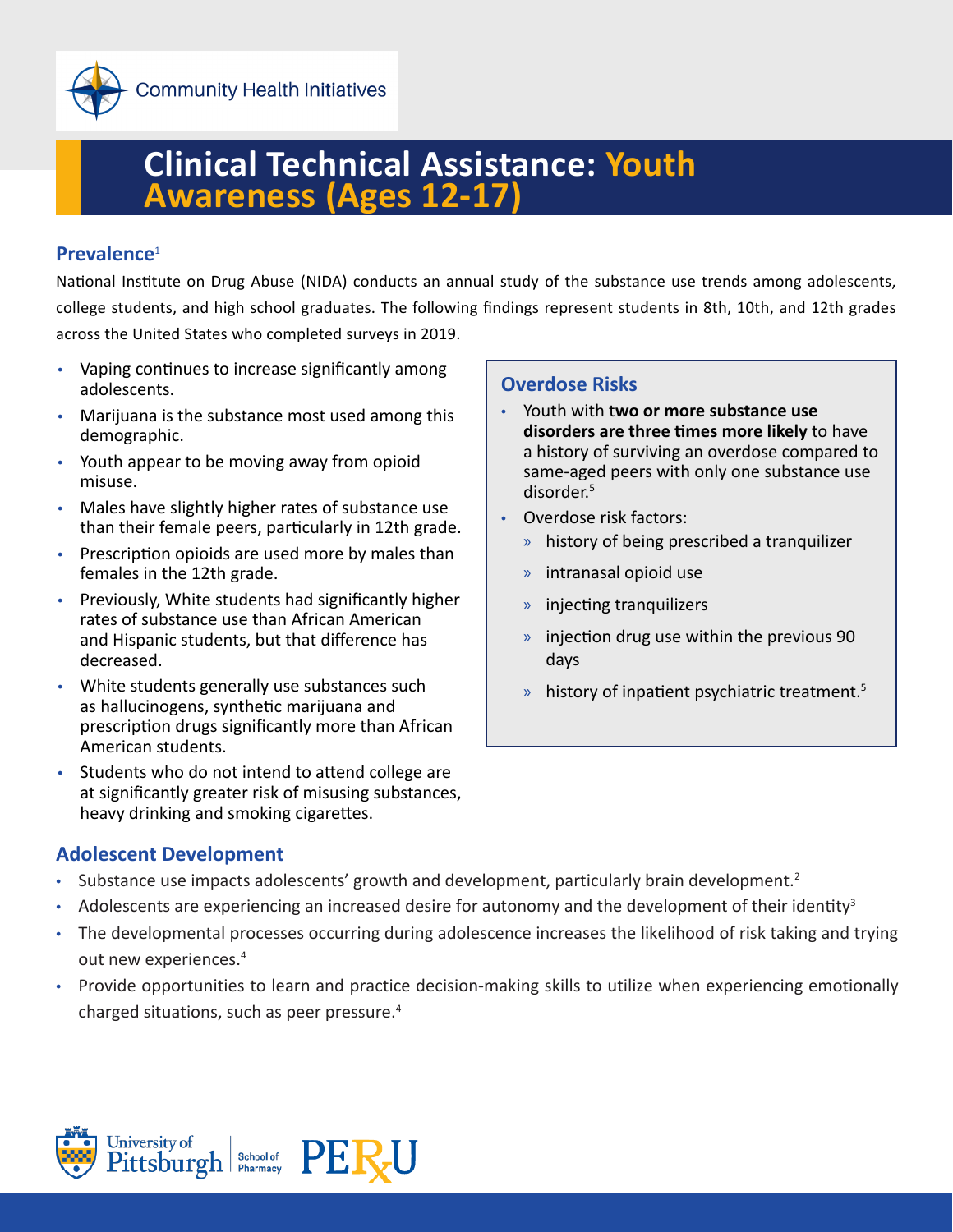### **Integrating Harm Reduction**

- Adolescent substance use frequently occurs with other risky behaviors, such as dangerous driving and unprotected sex.<sup>2</sup>
- Explore ways to safely take risks, preferably under adult supervision, to pursue personal growth rather than unhealthy actions.<sup>4</sup>
- When parents/caregivers or the justice system are involved, they may not be receptive of a harm reduction approach. Provide education and explain how harm reduction can be beneficial as a starting point.

## **Clinical Considerations**

- Be mindful of developmental processes Support the desire for autonomy while integrating healthy choices and behaviors.
	- » "You're right, you aren't a kid anymore. Let's look at how you can make your own decisions in a way that doesn't lead to negative outcomes."
- Explore the pressure from peers Practice how to say "no" when offered, set boundaries, and cope with any negative responses from peers when declining substances.
	- » "You shared that it's hard for you to say no when you're with your friends. I'd like us to practice how you can say no and set boundaries with them."
- Utilize Motivational Interviewing Adolescent clients are likely receiving services due to the pressure or direction of an adult (parent, justice system, etc.), utilize MI to meet them where they are to engage in services.
	- » "I understand this is the last place you want to be right now. Since you're required to do this service, let's see what we can do to make this more of what you want. Is there anything you'd like to work on, or anything you'd like to work on changing?"

#### **Screening Tools for Adolescents**

- Screening to Brief Intervention (S2BI)
	- o https://www.drugabuse.gov/ast/s2bi/#/
- Brief Screener for Alcohol, Tobacco, and other Drugs (BSTAD)
	- o https://www.drugabuse.gov/ast/bstad/#/
- CRAFFT http://crafft.org/
- APA Adapted NM ASSIST
	- o https://www.drugabuse.gov/nidamed-medical-health-professionals/ screening-tools-resources/american-psychiatric-association-adaptednida-modified-assist-tools
- Drug Abuse Screen Test (DAST-20: Adolescent version) For use of this tool please contact Dr. Harvey Skinner (hskinner@yorku.ca)







**Laken Ethun, MPH** Program Manager, CHI lce8@pitt.edu

**Whitney I. Menarcheck, LPC, NCC** Quality Improvement Specialist [wmenarcheck@pitt.edu](mailto:wmenarcheck%40pitt.edu?subject=)